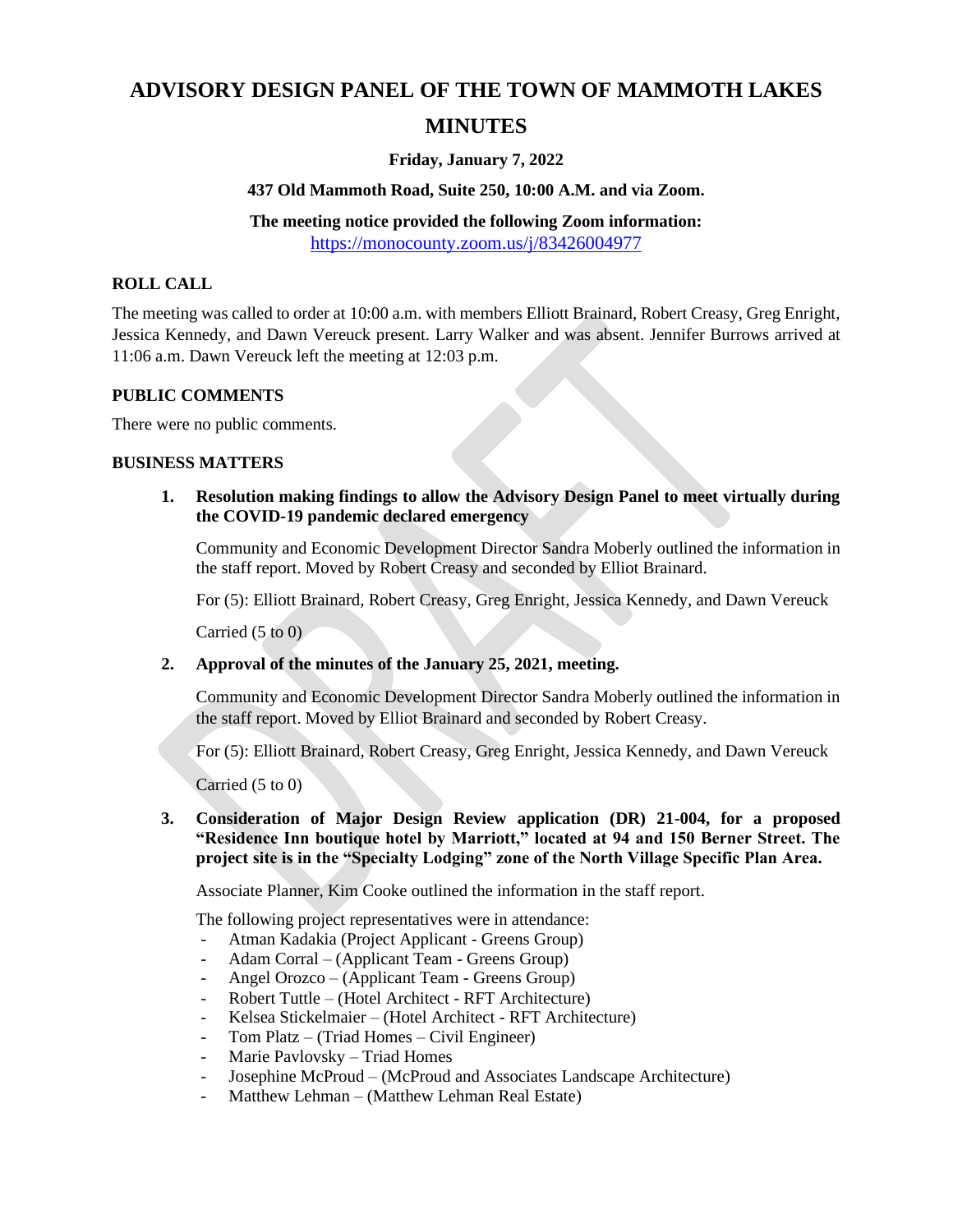Atman Kadakia, the project applicant, introduced the project team, and stated that the Greens Group is the project developer, general contractor and operator, and noted that as the developer they take care to propose buildable projects that pencil financially.

ADP provided the following initial design comments to the group:

Elliott Brainard asked for clarification of the allowable density and percentage of accessory uses permitted. Staff and the applicant confirmed that the project meets the allowable density and that all guest amenities are intended to serve hotel guests rather than the general public, which enables those areas to be excluded from the project density.

Robert Creasy stated that the south/east corner of the building appears to be over 60 feet in height from existing grade, which does not provide an effective transition from the higher density uses in The Village to the surrounding neighborhood, as stated in the NVSP objectives for the SL zone.

- Robert stated the height at the north/east corner of the building is of concern because it is the tallest part of the building which is located closest to adjacent property east of the site.

- Robert suggested there might be a way to mitigate the building height at the southeast corner by re-grading or other means and noted that the plans appear to show site grading beyond the property line where site work should stay within the property boundaries.

- Robert noted that the maximum allowed height for the parking garage is 20 feet per the NVSP and stated that the plan shows the height to be about 30 feet to the garage ceiling at the northeast corner of the site. Robert asked staff to consider the building height concerns and possible mitigation options for the north/east corner should a Variance for height be requested.

Elliott Brainard agreed with Robert's general comments and suggested pushing the building farther north on the site if setbacks allow, to provide a greater setback for the northeast corner of the building to the east property line.

ADP reached consensus on the following comments based on the key questions provided by staff in the ADP staff report:

- Scale and Roof Form:
	- a. The cornice detail at the roof edge is too thin and does not satisfy the design guidelines.
	- b. The corner shed roof elements are too small and appear to be an afterthought design element.
	- c. The design is not currently consistent with the mountain village character and seems out of place in Mammoth Lakes.
	- d. ADP recommends adding roof elements on the scale of the corner shed roof enhancements currently shown for the rest of the building and incorporate a larger scale version at the three corners with struts extending down to the stone wall. Incorporating the smaller shed roof on all the blue wall sections and add a cornice detail for the lighter color stucco wall sections that currently have no cornice detail.
	- e. Addition of a trellis structure over the patio area is recommended to break down the scale of that elevation.
	- f. The façade adjacent to the Porte cochere illustrates windows that look right into the side of that structure. Recommend adjusting the window placement.
	- g. More articulation is needed at the building entry front door.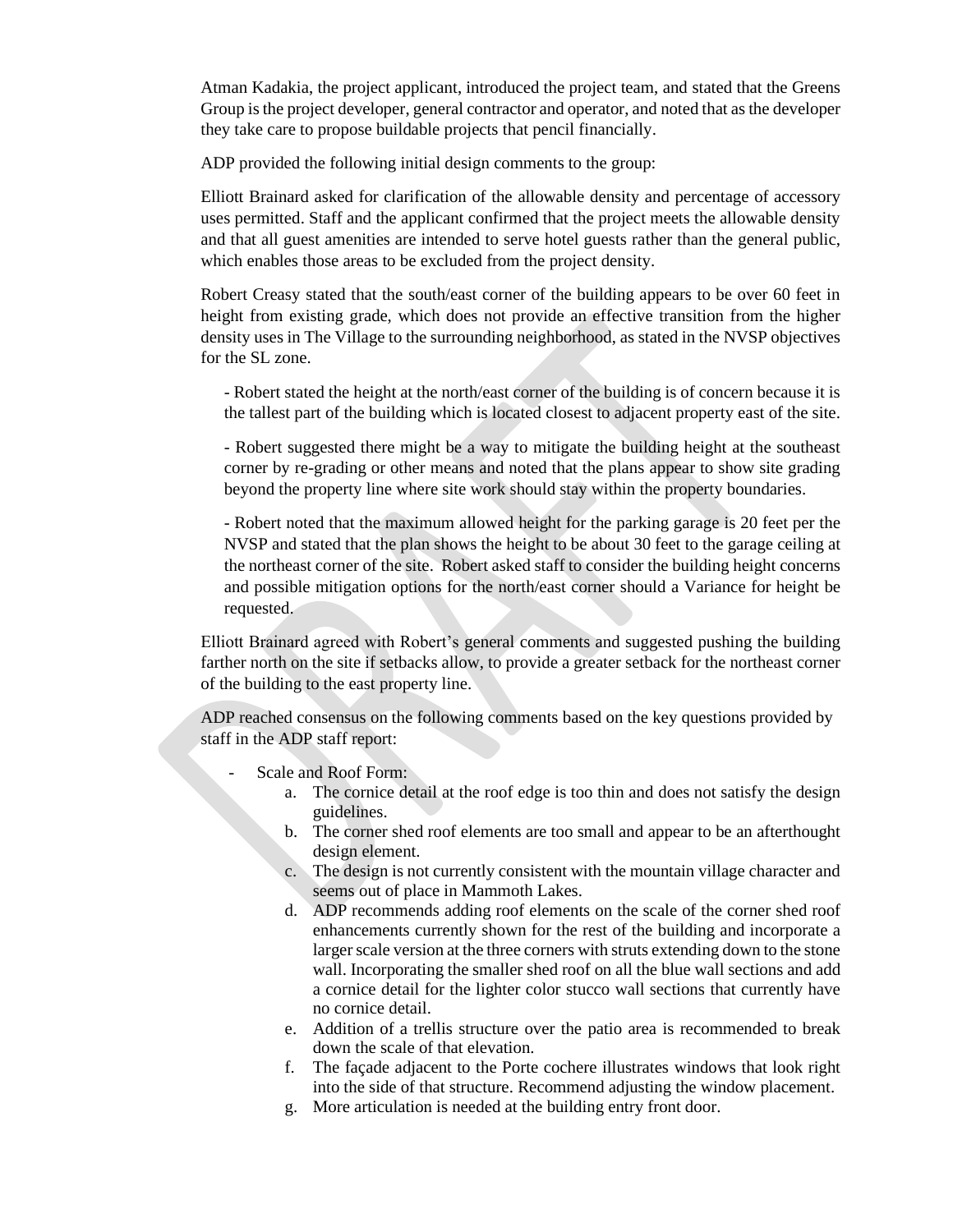- Parking Structure Design:
	- a. ADP recommends extending the metal screen material the full length of the parking structure openings along the Berner Street frontage and at the southeast end of the building where the property abuts another use. Intent is to screen light from shining out.
	- b. The proposed landscaping by itself does not provide adequate screening for the garage openings.
- Facade and Architectural Detail:
	- a. More architectural definition is needed throughout the building facades.
	- b. ADP recommends enhancing the windows on all sides of the building.
	- c. ADP recommends a darker window frame such as a dark charcoal or black.
	- d. ADP recommends adding relief through the addition of a sill and deeper recessed window.
- Colors and Materials:
	- a. ADP recommends using natural stone for the base material instead of a cultured stone material.
	- b. ADP recommends using a warmer and darker grey instead of the light grey stucco finish. The light grey currently provides too much contrast with the proposed blue color. A warmer and darker shade of grey should be used instead.
	- c. ADP recommends extending the stone base around the southeast corner of the building to mitigate the height and scale of the building at that location.
	- d. ADP recommend providing greater articulation for the windows on all sides of the building.
	- e. ADP recommends using a darker window frame such as a dark charcoal or black.
	- f. ADP recommends adding relief to the windows through the addition of a sill and deeper recess.
	- g. ADP recommends a horizontal corrugated pattern as shown on the renderings for the metal siding material as opposed to vertical as shown on the material board.
	- Snow removal:
		- a. ADP recommends incorporating a snowmelt system into the roof design.

There was consensus among the ADP members that staff can review revisions provided by the applicant to address these concerns and determine whether a second ADP meeting is necessary.

#### **4. Consideration of Design Review application (DR) 21-005, for redevelopment of the Sierra Nevada Resort site located at 164, 202, and 248 Old Mammoth Road.**

Assistant Planner, Gina Montecallo outlined the information in the staff report.

The following project representatives were in attendance:

- Matt Mering, Peg Blackall, Megan O'Malley, John Daley (project applicants)
- Brent Truax (Sierra Nevada Resort manager)
- Brian Palidar (modular architect)
- Rory Carrol (hotel architect)
- Richie Jones, John Sexton, DeMera Ollinger (project landscape architects)
- Tom Platz (land surveyor)

Gina Montecallo, Assistant Planner, introduced the project.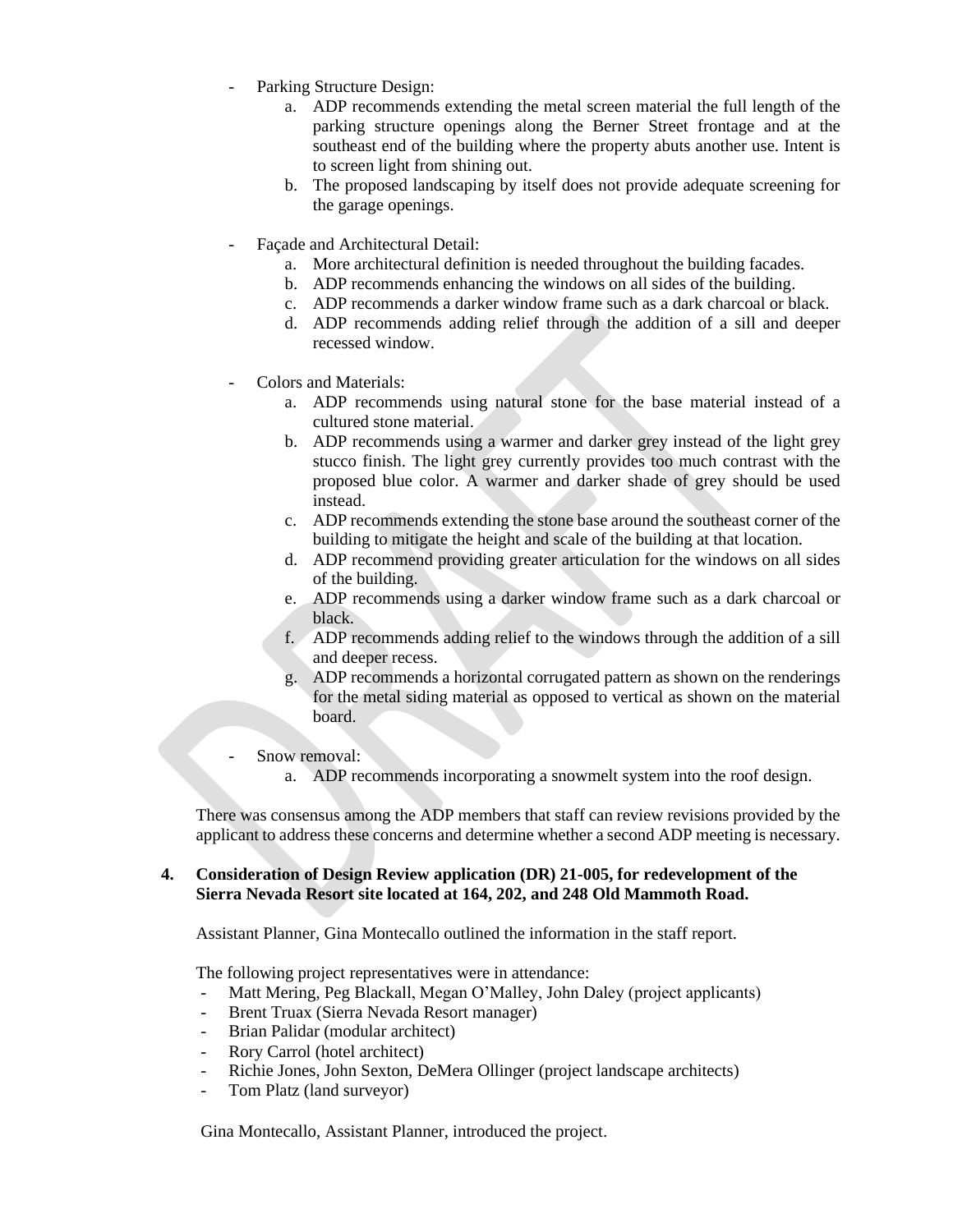Matt Mering introduced Waterton, the project team, and the mission of their lifestyle hotel brand known as Outbound.

Peg Blackall and Brian Palidar provided an overview of the Sierra Nevada Resort Redevelopment submittal and provided a summary of the changes made to the site plan.

Dawn Vereuck provided her comments to the group as she had to leave the meeting at 12:00. She indicated that the color schemes appeared to be muddy and she had concerns with the application of stone veneer. Dawn also expressed that the site plan proposes too much lawn and suggested the use of artificial turf. Additionally, she had concerns that the food garden area located between the parking and Old Mammoth Road creates an awkward space that recommended some type of landscape features or grade changes to create a visual/spatial barrier.

Brian Palidar finished his presentation on the materials and architecture of the cabin units.

The group walked through the comments in the order in which they were included in the staff report ADP Discussion/Comments Section:

- Site Planning:
	- a. Robert Creasy recommended the need for signage to direct visitors to access the parking off Sierra Nevada Road.
	- b. The group noted that the extensive path system in the interior of the site will require significant snow maintenance.
- Materials:
	- a. The group thought the cultured stone veneer was not an appropriate material due to the aesthetic and the lack of durability. The group recommended natural stone. Using natural stone at the base of the single-unit cabins would help to make the modular construction feel more integrated into the site.
	- b. There were comments regarding the materials and concerns that they do not reflect a cohesive theme throughout the site. The group recommended on choosing a single theme for the entire site, whether that is contemporary or rustic, and using materials to reflect the theme. The theme or experience would also be used to tie the modular buildings to the existing resort.
	- c. The group would like to see the proposed paint be consistent with the existing hotel and the modular buildings.

A topic that was not included in the staff report but was brought up after the discussion of materials was the massing and articulation of the modular units. Elliot Brainard was concerned with the modular construction of the single-unit cabins appearing to look like trailers and suggested adding a variety of articulation to the roof lines. The group was in general favor of the overall articulation of the four-plexes.

Elliot Brainard discussed that the current site plan, which proposes the side of the fourplexes to be facing Old Mammoth Road, creates a large massing that is not visually stimulating. Additionally, the site plan proposes the single-unit cabins along Old Mammoth Road, which Elliot felt is too small in scale and has little visual interest. Elliot suggested that the applicant consider flipping the site plan to relocate two of the four-plexes along Old Mammoth Road and relocating three single-unit cabins along Sierra Nevada Road. The rationale is that, by flipping the units, the scale and architecture of the four-plexes facing Old Mammoth Road would create a more appropriate frontage experience and by placing the smaller single-unit cabins to the south along Sierra Nevada Road would open the interior of the site to more sun.